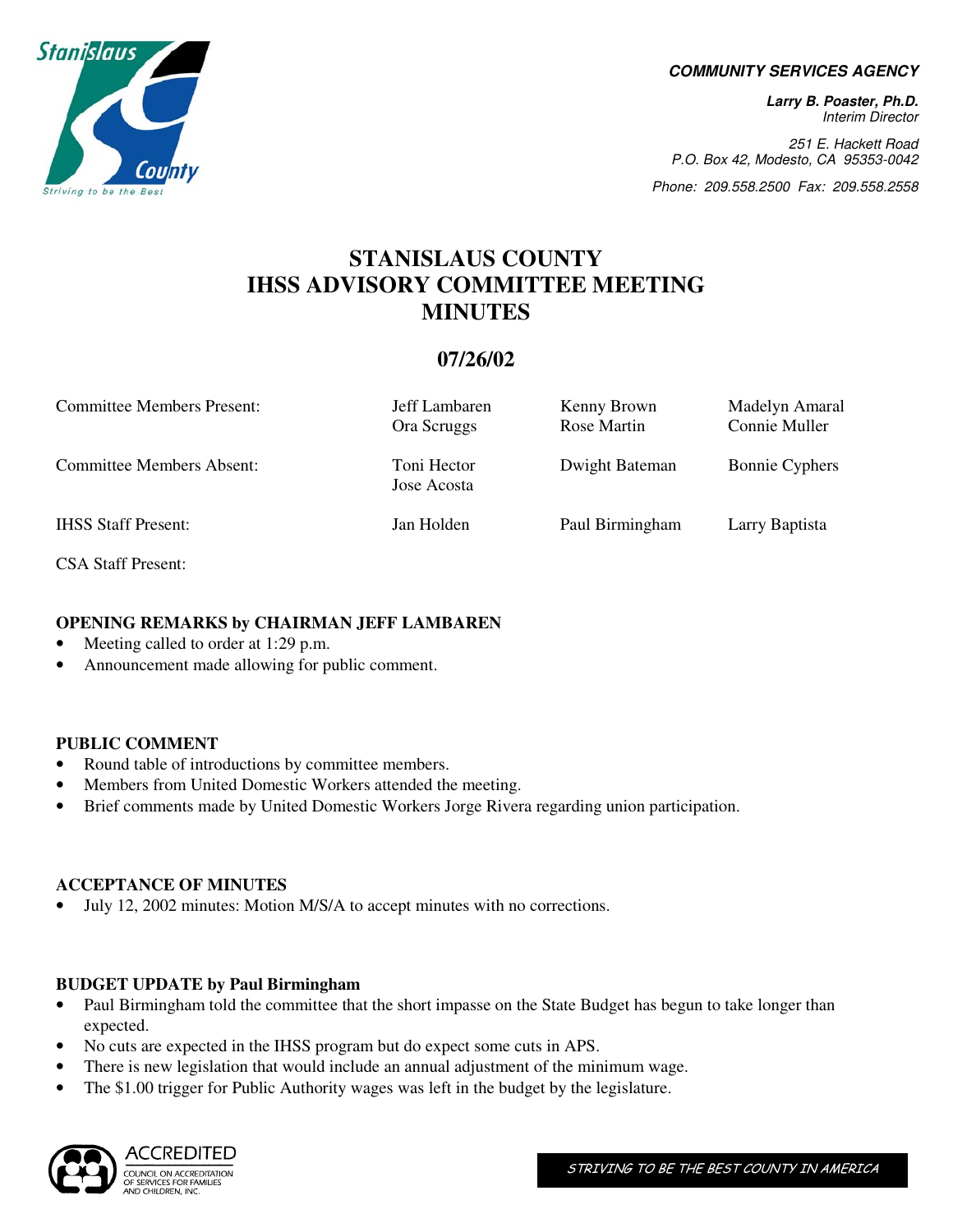#### **AB 1682 RECOMMENDATION DISCUSSION**

- Passed out revised recommendation draft letter
- Looked over and discussed the draft. Found typing errors that will need to be corrected.
- Passed out Budget chart designed by Kenny Brown.
- The charts and graphs will be included with the recommendation along with Doreen Ott's new revised charts.
- Paul Birmingham stated that in the recommendation draft it is implied that the County and the Union should begin a dialogue now so the "Employer of Record" deadline would be met.
- Mr. Rivera of UDW offered to supply the committee copies of recommendations of resolutions that other counties have used.
- Mr. Rivera urged the committee to adopt a resolution so the process of election for union representation can proceed.
- Paul Birmingham stated that Mr. Rivera has requested to meet with CSA staff to begin discussing processes. The union needs some information. Paul explained that CSA staff may not be the right department or level to have these process discussions but his request would be taken to the CSA Director.

#### **VOTE ON THE "EMPLOYER OF RECORD" RECOMMENDATION**

- Motion: M/S/A to accept "Employer of Record" recommendation; a mixed mode of a County Administration of the IP mode and the Homemaker mode.
- Motion made by Kenny Brown, Second by Madelyn Amaral
	- $\triangleright$  6 aye votes
	- $\geq 0$  no opposing votes

#### **QUESTIONS AND ANSWERS**

#### **AGENDA ITEMS FOR NEXT MEETING**

- Committee membership/bylaws.
- Union update.

Meeting adjourned @ 2:22pm Larry Baptista, Recorder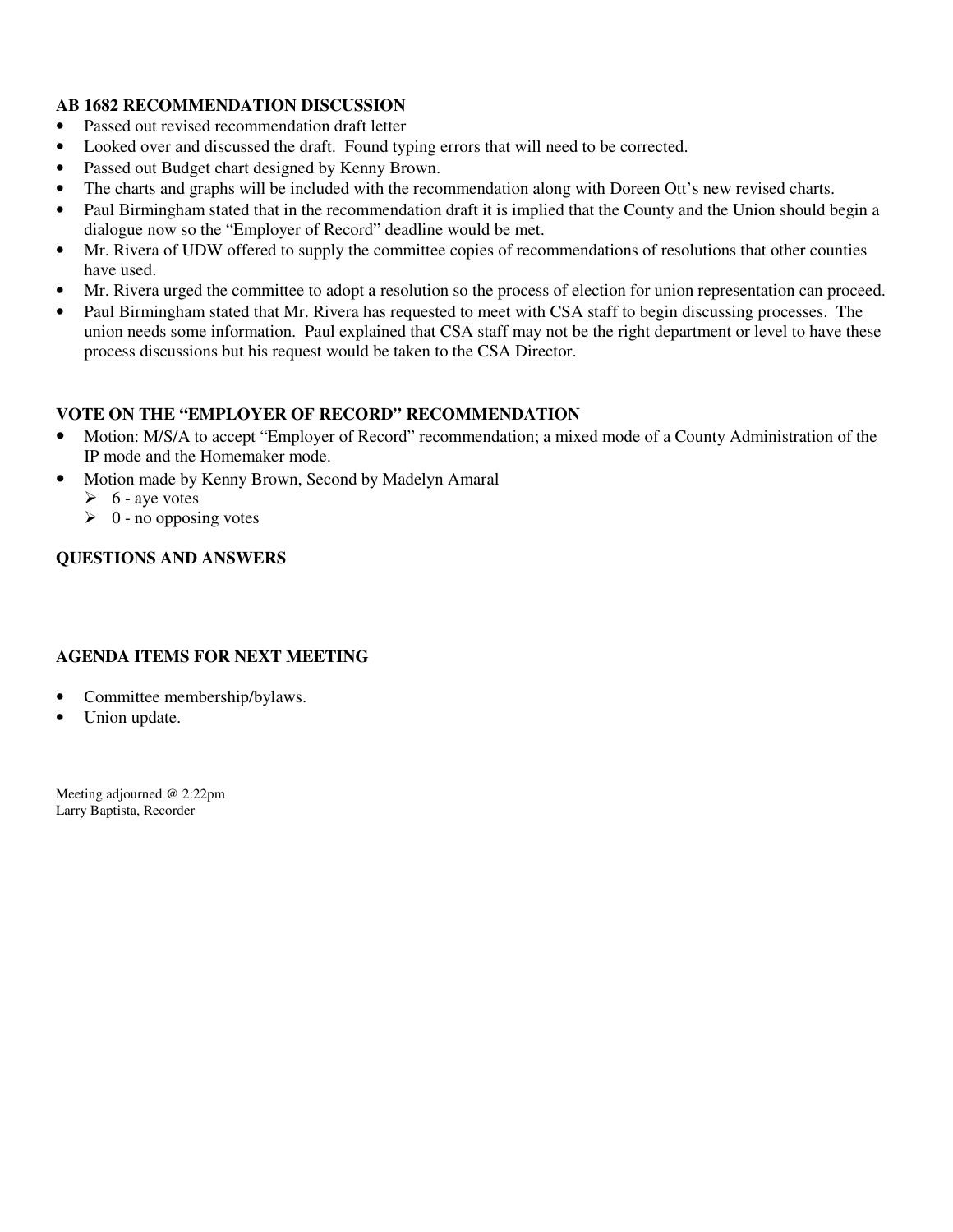## **MEMO**

To: From: Date:

**IHSS Advisory Committee** Paul Birmingham and Jan Holden July 17, 2002

**Revised Draft Recommendation** Re:

Attached is the revised Employer of Record recommendation for your review prior to the meeting of July 26, 2002.

Changes to the previous draft recommendation are in Italics.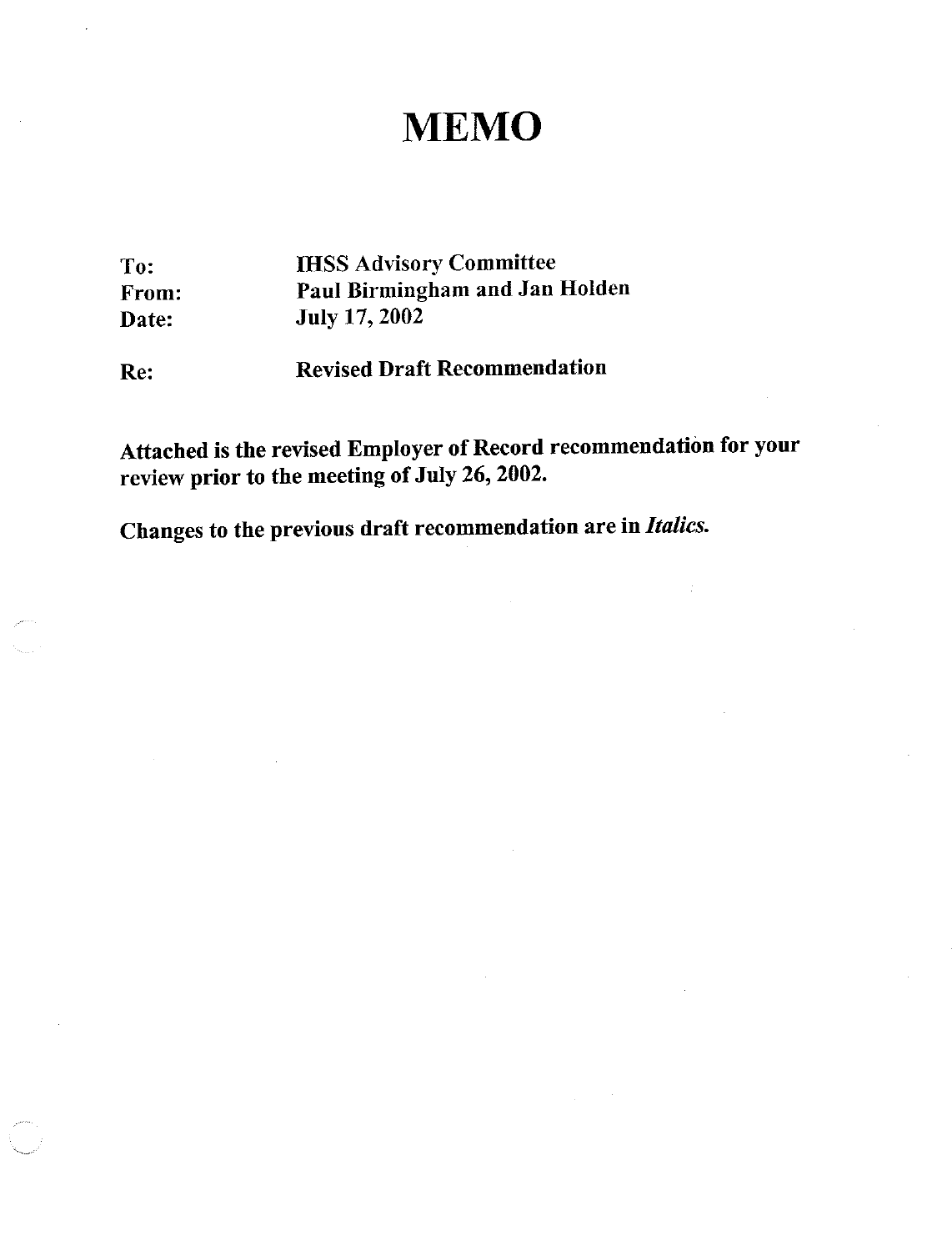

## **IHSS ADVISORY COMMITTEE EXECUTIVE SUMMARY AB 1682 RECOMMENDATIONS JULY 26, 2002**

# **DRAFT**

#### **RECOMMENDATIONS** П.

### **Employer of Record**

The IHSS Advisory Committee has a strong commitment to promoting and implementing an IHSS mode that emphasizes and provides the opportunity for maximum consumer participation and control in the IHSS Program.

The IHSS Advisory Committee considered both the Public Authority (PA) Mode and the County Administration of the IP Mode in depth to arrive at their recommendation. The PA Mode allows the most consumer participation and control of the two modes. The IHSS Advisory Committee visited the San Francisco Public Authority and saw an entity that was operated by and for IHSS consumers. The PA in San Francisco is an ideal model and any county and IHSS Advisory Committee would want to emulate its' structure.

The IHSS Advisory Committee looked at all aspects of the modes, not just consumer participation and control. In addition to consumer participation, the Committee also considered cost effectiveness, liability and the time needed to implement the Employer of Record portion of AB 1682.

The IHSS Advisory Committee's preference would have been to recommend a PA be the Employer of Record based upon consumer participation and control, however taking into account the following:

- The 2002/2003 state and county budget.
- The most cost effective option up until the time the \$7.11 IP wage cap is reached is a County Administration of the IP mode.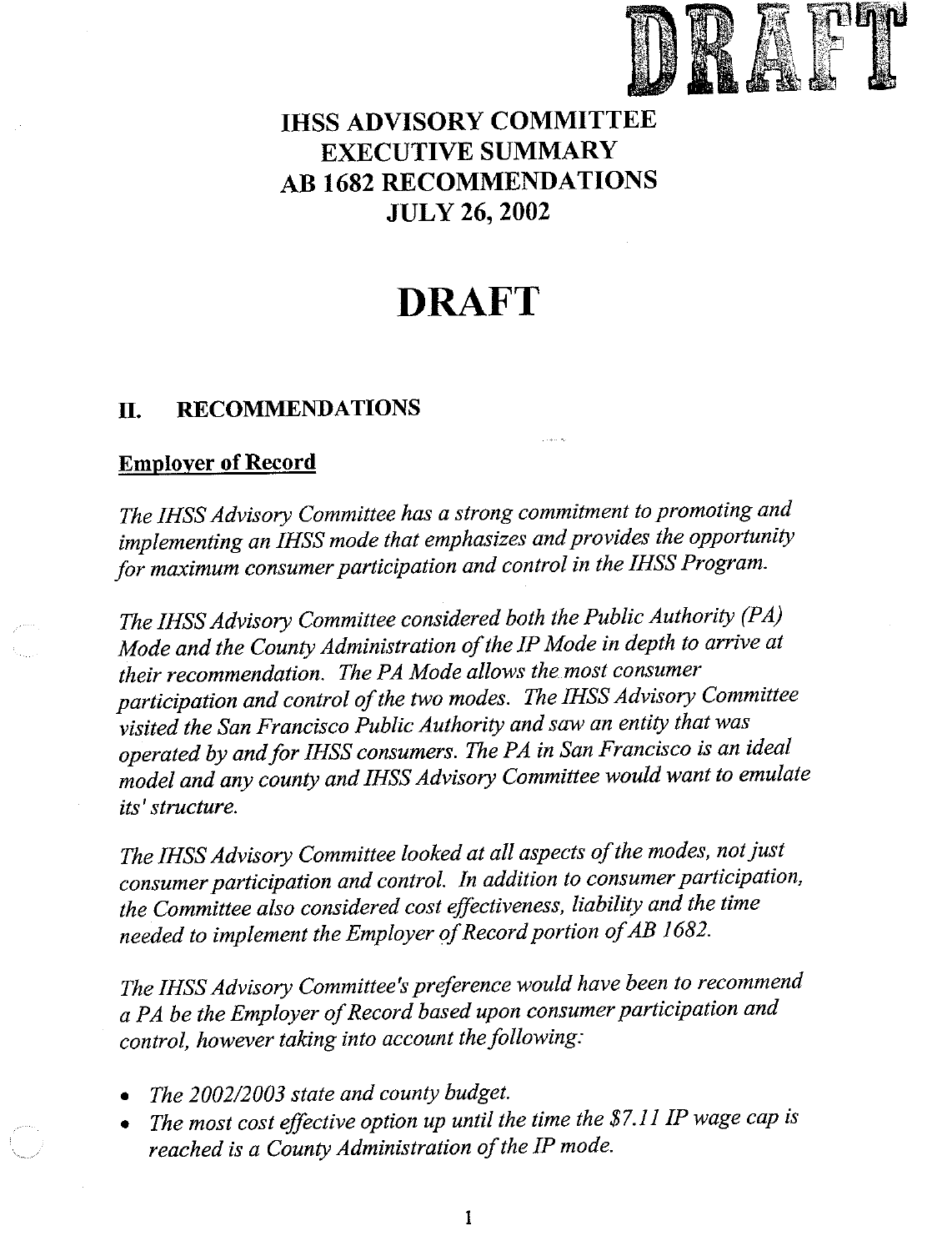The time involved in creating a PA is considerable and it is doubtful that a PA could be up and functioning by the deadline of 01/01/03.

The IHSS Advisory Committee recommends that the Employer of Record in Stanislaus County for the IHSS Program be the County Administration of the IP Mode.

The IHSS Advisory Committee's commitment to seeing a Public Authority Mode in Stanislaus County remains a priority. It is the Committee's intention to return to the Board of Supervisors with a recommendation of a PA once IP wages in the county reach \$7.11 per hour.

After careful consideration, the IHSS Advisory Committee makes the following recommendation for a unified series of County actions. These actions would represent the County's comprehensive response to the mandates of AB 1682.

The Board of Supervisors will direct that Stanislaus County change to the County Administration of the IP Mode as specified in AB 1682. This action will address the issue of the employer of record. The Board would direct that prior to Jan 1, 2003, the Chief Executive Officer (CEO) and the Community Service Agency (CSA) Director take the necessary actions to ensure that that Stanislaus County is recognized as the employer of record of Stanislaus County IHSS Individual Providers for the purposes and provisions of statutory law regarding employer-employee relations. The CEO's and CSA Director's actions would include being ready by Jan 1, 2003, to conduct normal union management relations with any union representing or organizing IHSS Individual Providers.

This recommendation is conditioned on the concurrence of the CEO Risk Manager and the County Counsel with this action. The CEO Risk Manager and County Counsel must concur that a County Administered IP Program creates no new "special" or unreasonable county liability beyond that associated with the current operation of the IHSS Program.

The Committee recommends that the County continue the Supported Individual Provider mode enhancements in place in Stanislaus County. The Committee also recommends that the CSA be directed to work with the current Non Profit Organization providing IP registry service to monitor the

 $\overline{2}$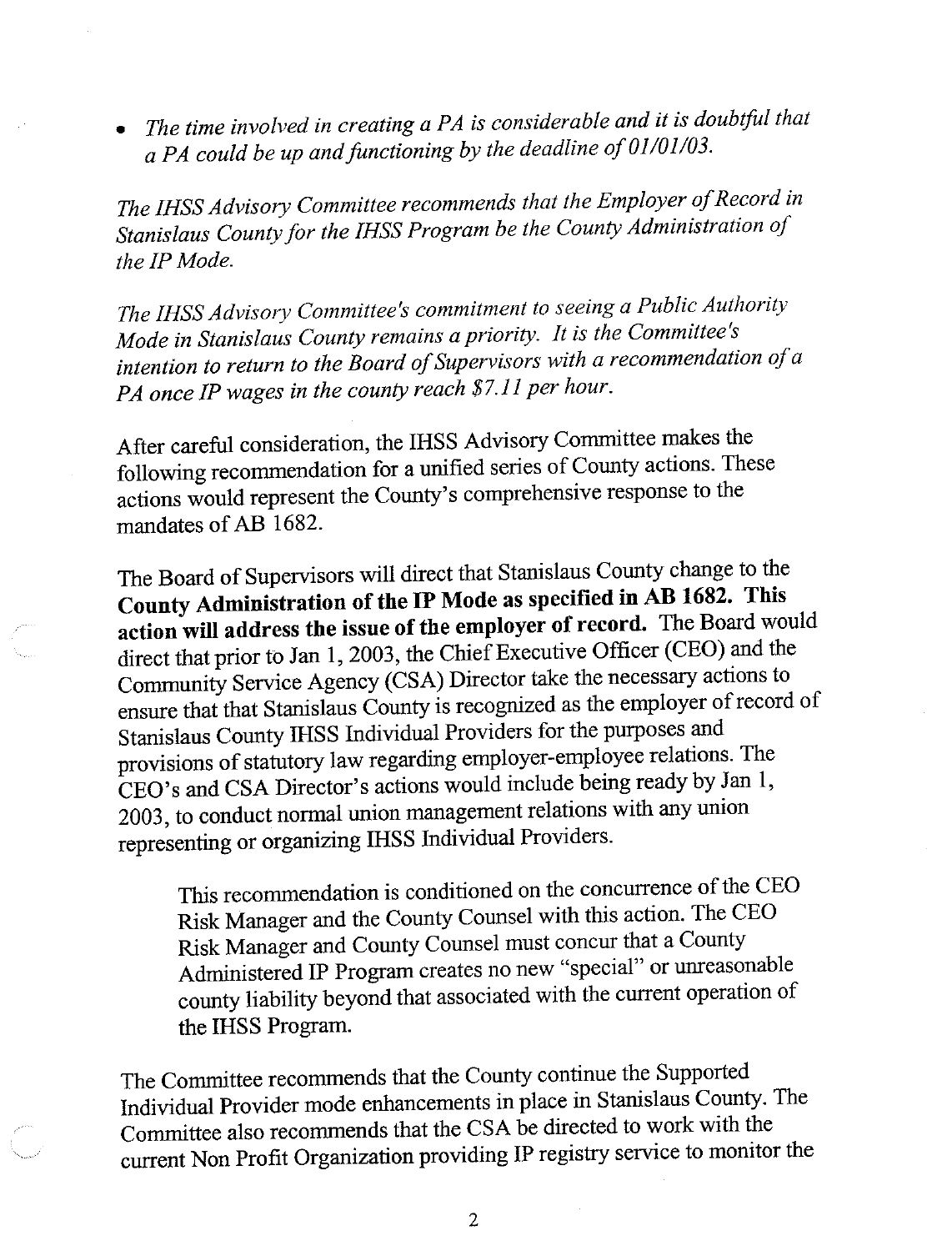quality of that service. That CSA and the registry vendor evaluate and if possible obtain proven software that matches IHSS recipients and Providers in an advanced manner.

The Committee recommends that the Board of Supervisors establish the Homemaker Mode in Stanislaus County. This action will make Stanislaus County a mixed mode county. A limited use of the Homemaker Mode offers significant cost-effective enhancements to the IHSS program. These enhancements are in areas such as, emergency care, respite care, and the care of new clients. The recommended effective date of implementation of the Homemaker Mode is Jan 1, 2003.

The Committee recommends that the Board of Supervisors agree to revisit the issue of establishing a Public Authority once the IP wage cap of \$7.11 per hour is reached. The Board at that time should receive a report from this committee on the success of Public Authorities established under AB 1682, Public Authorities that existed prior to AB 1682, and the advisability of going forward with a Public Authority in Stanislaus County.

The Committee recommends that the Board adopt a position of advocacy for legislation that would require the State of California to treat equally all counties' IP wage rate or IP benefits arrived at through collective bargaining. This would require the State of California to participate in any wage or benefit arrived at in Stanislaus County through collective bargaining, as it would participate in any other county. In the opinion of the committee, this is an issue of "equal protection under the law" for residents of Stanislaus County.

The IHSS Advisory Committee considered both the PA option and the County Administration of the IP Mode in depth to arrive at their recommendation. The PA option had many attractive features, especially in the area of consumer participation that, at a future time, in a better budget climate could be considered an alternative to the present recommendation of County Administration of the IP Mode. The Committee has received credible testimony that a County Administered IP Mode does not contain special or new unreasonable risks of liability for the county. The committee believes, on advice, that administering a county IHSS program in any fashion always poses great potential risk but that AB 1682 does not create new risks.